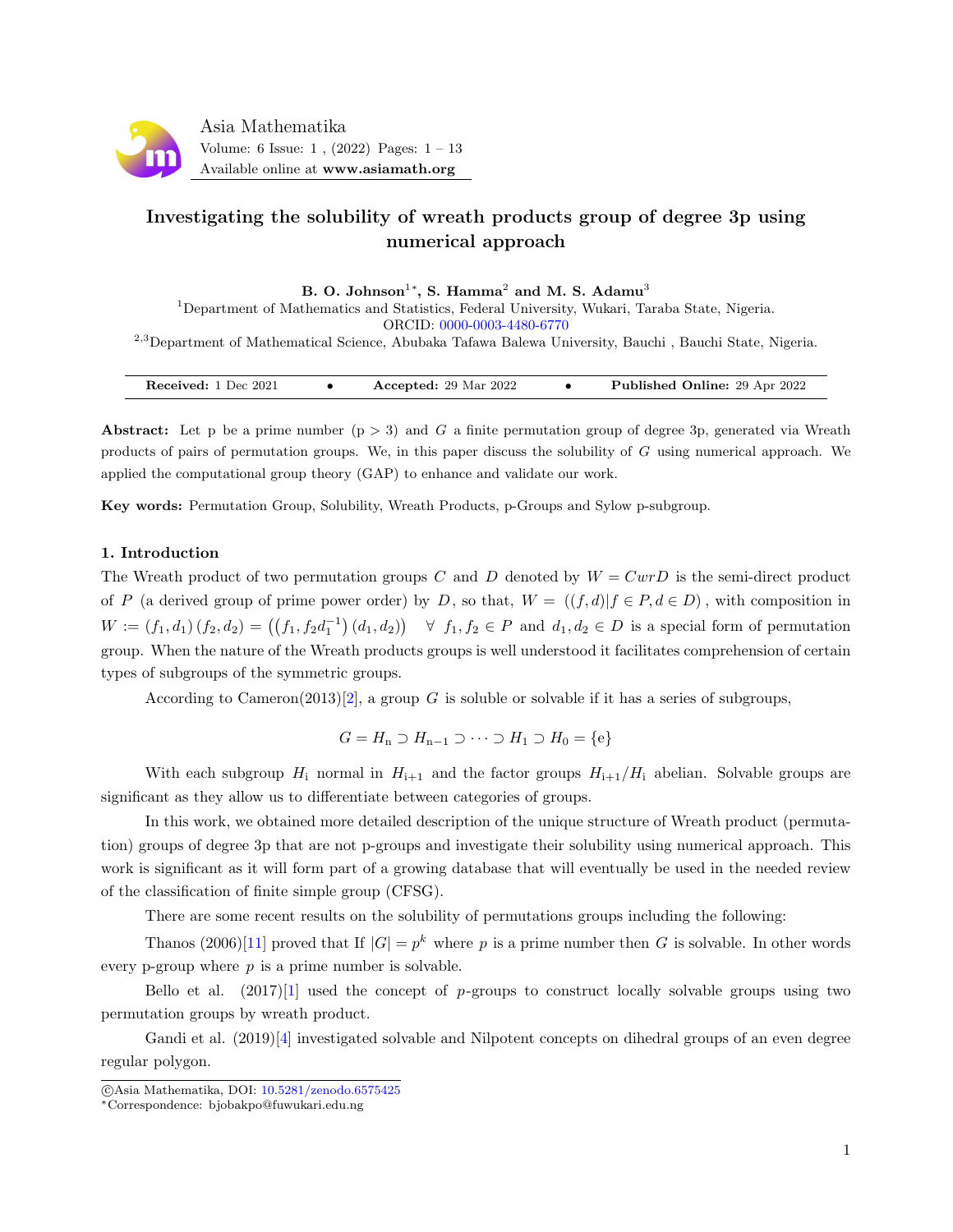The results from the above papers and other findings on group concepts from the works of Kimura and Nakagawa, (1973)[\[8\]](#page-12-1), Ito and Wada, (1972)[\[6\]](#page-12-2) and Cai and Zhang, (2015)[\[3\]](#page-11-3) will be used as valuable references towards achieving our desired objectives.

This work is organized in five sections. Sectio[n2](#page-1-0) gives some preliminaries required for the work. In Sectio[n3](#page-3-0) we state the main result of this paper with some illustrating examples. We also use the groups, algorithms and programming (GAP) to validate the solubility of permutation groups of degree  $3p(p = 5, 7, 11, \dots)$ . Sectio[n4](#page-11-4) contains conclusion and recommendation while Sectio[n4.2](#page-11-5) is the list of references.

## <span id="page-1-0"></span>2. Materials and Methods

## 2.1. p-Group (Sylow, 1872)

If a group G has number of elements,  $|G| = p^n$  where p is prime, it is called a p-group.

#### 2.2. p-Subgroup (Sylow, 1872)

A subgroup H of a group  $G(H \leq G)$  is called a p-subgroup G if H itself is a p-group, this is,  $|H| = p^r$ , for some  $r \geq 0$  for all  $H \in G$ .

## 2.3. Sylow p-Subgroup (Sylow, 1872)

Let G be a group. If G is finite and  $|G| = p^r m$ ,  $r \ge 1$  where p and m are co-prime and  $H \le G$  such that  $|H| = p^r$ , we refer to H as a Sylow p-subgroup of G.

#### 2.4. Sylow Theorems (Sylow, 1872)

Let  $G$  be a finite group of order  $n$ .

1. If p is a prime such that  $p^k$  is a divisor of  $|G|$  for some  $k \geq 0$ , then G contains a subgroup of order  $\mathrm{p}^k$  .

2. All Sylow p-subgroups of G are conjugate, and any p-subgroup of G is contained in a Sylow psubgroup.

3. Let  $n = mp^k$ , with  $(m, p) = 1$ , and let  $n_p$  be the number of Sylow p-subgroups of G. Then  $n_p | m$ and  $n_p \equiv 1 \pmod{p}$ .

#### 2.5. Wreath product (Joseph and Audu, 1991)

The wreath product of two permutation groups C by D denoted by  $W = Cw\overline{v}D$  is the semidirect product of  $P$  by  $D$ , so that,

$$
W = \{(f, d) | f \in P, d \in D\}
$$

with multiplication in W defined as

$$
(f_1, d_1) (f_2, d_2) = ((f_1, f_2d_1^{-1}) (d_1, d_2)) \quad \forall f_1, f_2 \in P \land d_1, d_2 \in D
$$

Henceforth, we write  $fd$  instead of  $(f, d)$  for elements of  $W$ .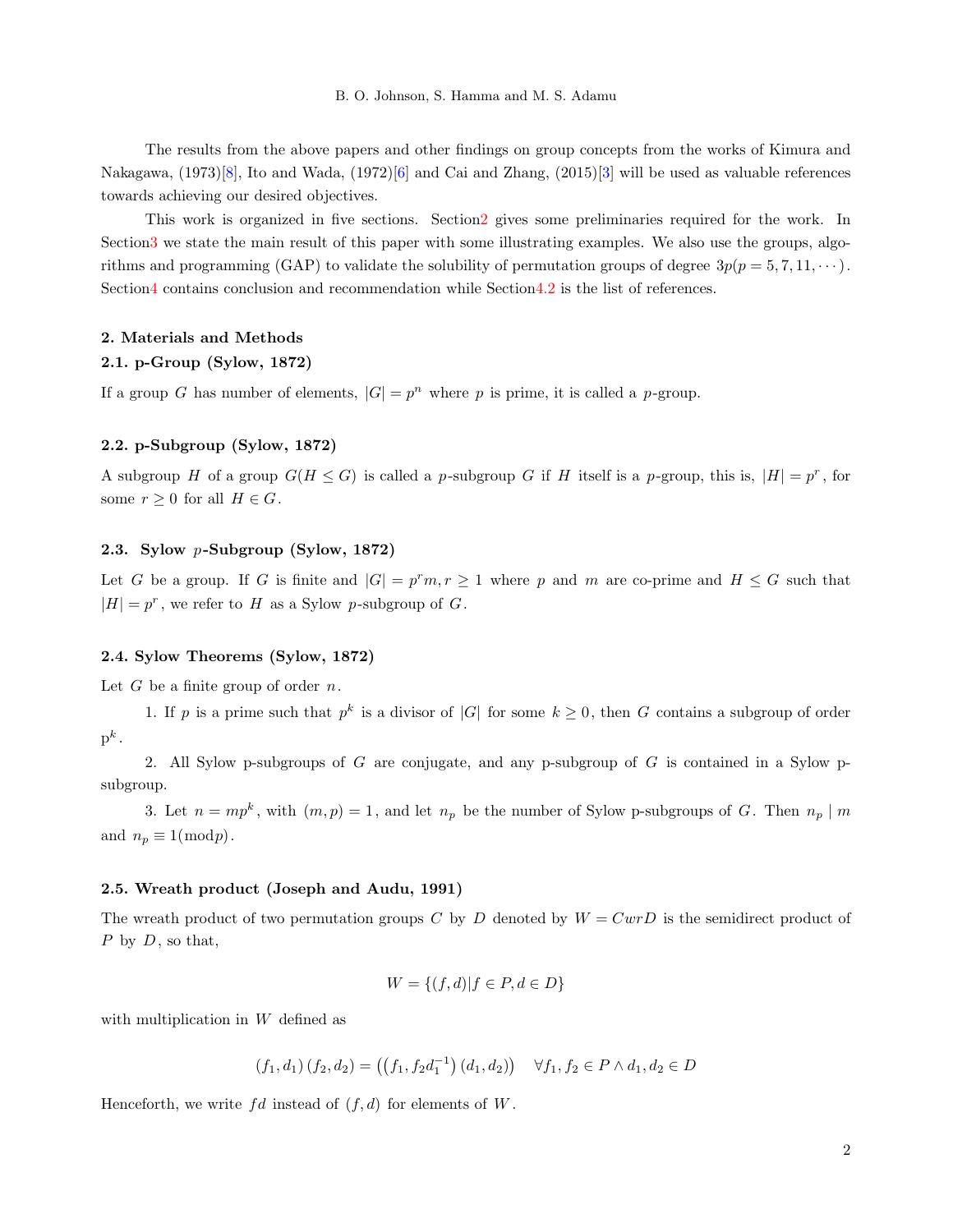#### 2.6. Theorem (Joseph and Audu, 1991)

Let D act on P as  $f^d(\delta) = f(\delta d^{-1})$  where  $f \in P, d \in D$  and  $\delta \in \Delta$ . Let W be group of all juxtaposed symbols f d, with  $f \in P, d \in D$  and multiplication given by  $(f_1, d_1) (f_2, d_2) = (f_1 f_2 d_1^{-1})(d_1, d_2)$  Then W is a group referred to as the semi-direct product of  $P$  by  $D$  with the action as defined

#### 2.7. Theorem (Cameron, 2013)

If  $|G| = pq$  where p and q are distinct prime numbers  $(p < q)$  then, G is solvable.

#### 2.8. Theorem (Thanos, 2006)

If  $|G| = p^k$  where p is a prime number then G is solvable. In other words every p-group where p is a prime is solvable.

**Proof.** By induction on  $k$ .

1st step. For  $k = 1$  our group is a cyclic group of prime order thus it is solvable by definition.

2nd step. Let the statement hold for all  $n \leq k$ .

3rd step. We will prove that it holds for  $k = n + 1$ . By corollary 3 since G is a p-group, the center of G denoted  $Z(G) \neq \{e\}$ . Also  $Z(G)$  is a normal subgroup of G and  $Z(G)$  is abelian. Thus  $Z(G)$  is solvable. Now  $G/Z(G)$  is again a p-group or trivial. If it is trivial then  $G = Z(G)$  thus G is abelian hence it is solvable. If it is not trivial then  $|G/Z(G)| \leq p^n$ . So by the inductive step it is solvable. Hence G is also solvable.

#### 2.9. Corollary (Thonas, 2006)

If G has only one p-Sylow subgroup  $H$  then  $H$  is normal.

# 2.10. Corollary (Thonas, 2006)

If  $H \leq G$  and  $\left| \frac{G}{H} \right| = p$  or  $p^2$  then  $\frac{G}{H}$  is abelian

# 2.11. Corollary (Thonas, 2006)

Let G be a finite group and H a Sylow p-subgroup of G. Then H is the only Sylow p-subgroup of G if and only if  $H$  is normal in  $G$ .

# Proof

By Sylow theorem, the Sylow p-subgroups of G are the elements of the sets  $\{g^{-1}Hg| \mid g \in G\}$  and this reduces to a singleton set if and only if  $g^{-1}Hg = H$  for all  $g \in G$ ; that is precisely when H is normal in G.

#### 2.12. Proposition (Thonas, 2006)

Suppose G is a solvable group and H is a subgroup of G that is,  $H \leq G$ . Then

- 1.  $H$  is solvable.
- 2. If  $H \triangleleft G$ , then  $G/H$  is solvable.

#### Proof

Start from a series with abelian slices. G:  $G_0 \triangleright G_l \triangleright \ldots \triangleright G_n = (1)$  Then  $H = H \cap G_0 \triangleright H \cap G_1 \triangleright \ldots \triangleright H \cap G_n = \{1\}$ . When H is normal, we use the canonical projection  $\pi: G \to G/H$  to get  $G/H = \pi(G_0) \triangleright ... \pi(G_n) = \{1\}$ ; the quotients are abelian as well, so G/H is still solvable.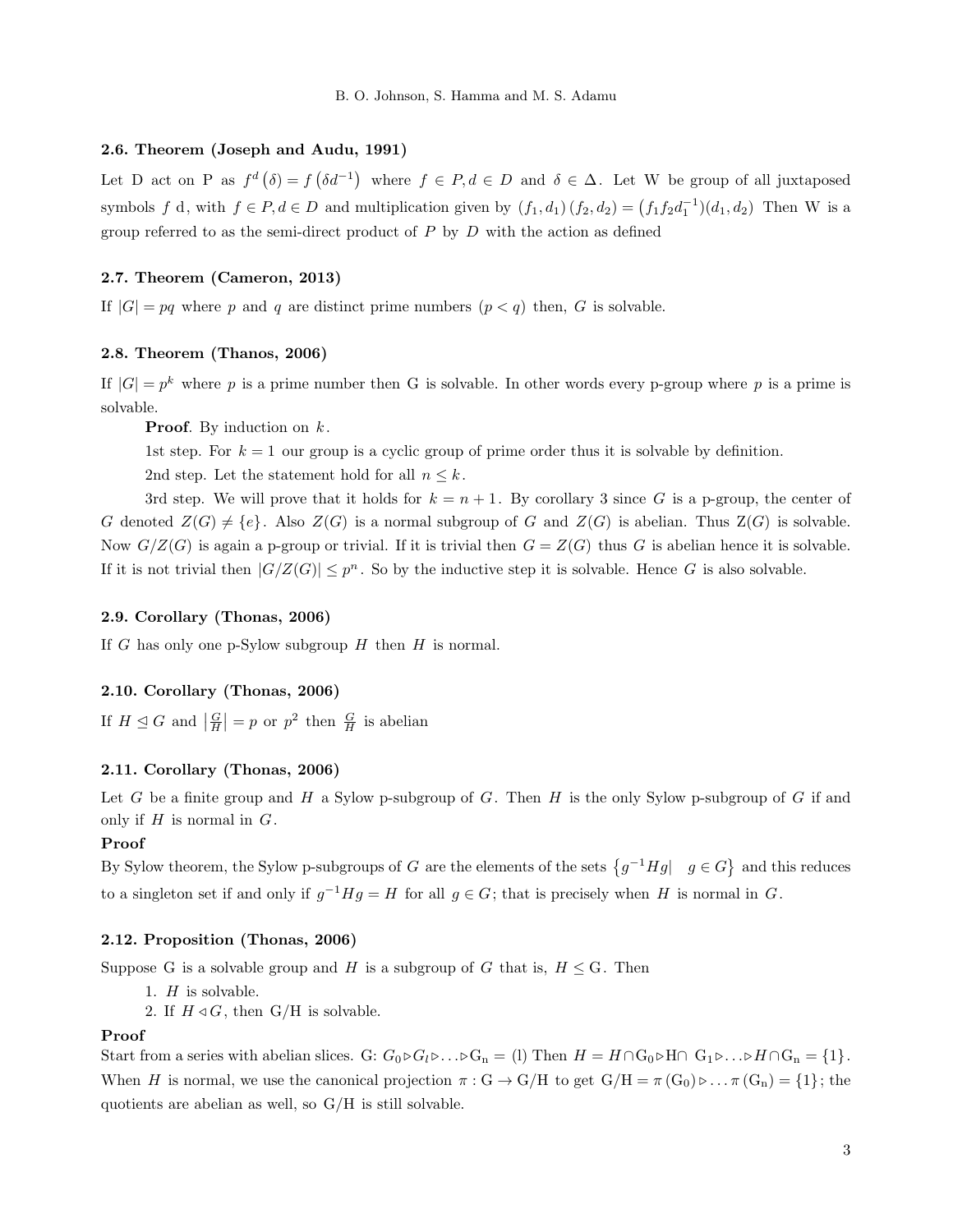#### 2.13. Theorem (Cameron, 2013)

If G is a group and H is a normal subgroup of G such that H is solvable and  $G/H$  is solvable then G is solvable.

#### <span id="page-3-0"></span>3. Wreath product group of degree  $3p$

# 3.1. Main Theorem

Let G be the Wreath product of two permutation groups C and D of degree  $3p(p > 3)$  and H the Sylow p-subgroup of G. Then (i) H is normal in G and is soluble (ii)  $G/H$  is soluble and (iii) G is soluble.

# Proof

Now, the order of W that is,  $|W| = 3p^3$  or  $3^p p$ 

Case 1:  $|W| = 3p^3$ 

Let  $N_p(W)$  be the number of Sylow p-subgroups of the group W.

By Sylow theorem 2.8, we have

 $N_p \equiv 1$  modulo p and  $N_p$  divides 3.

It follows from these constraints that  $N_p = 1$ .

Let  $H = p$ -Sylow subgroup of W. Then H is normal in W by corollary 2.11 proving (i).

Since  $|H| = p<sup>3</sup>$ , we have that H is a p-Group and by theorem 2.8 is Solvable proving (ii).

Also  $|W : H| = 3$  implies that  $W/H$  is a p-Group hence Solvable by theorem 2.8.

Hence  $G$  is a solvable group by theorem 2.13 proving (iii).

Case 2:  $|W| = 3^p p$ 

By Sylow theorem 3.2.3, the number of Sylow p-subgroup of  $W$ ,  $N_p$  of order p is congruent to 1 modulo  $p$  and it divides  $3^p$ .

As N<sub>p</sub> divides  $|G|$  and  $3^p \equiv 1 \mod p$ , it follows that N<sub>p</sub> = 1.

Let K be the unique Sylow p-subgroup of W. Then the subgroup K is a normal subgroup of W by Corollary 2.11. Since  $|K| = p$ , we have that K is a p-Group and by theorem 2.8 is Solvable. Also  $|W:K| = 3^p$ implies that  $G/K$  is a p-Group hence Solvable by theorem 2.8.

By theorem 2.13, G is solvable as required.

# 3.2. Illustrating Example (1)

Let

$$
C_1 = \{(1), (12345), (13524), (14253), (15432)\}
$$
 and  

$$
D_1 = \{(1), (6, 7)\}
$$

acting on the sets  $\Omega_1 = \{1, 2, 3, 4, 5\}$  and  $\Delta_1 = \{6, 7\}$  respectively.

Let  $P_1 = C_1^{\Delta_1} = \{f : \Delta_1 \to C_1\}$ . Then  $|P_1| = |C_1|^{|\Delta_1|} = 5^2 = 25$ 

The mappings in  $P_1$  are as list below.

 $f_1: 6 \to (1), 7 \to (1)$  $f_2$ :  $6 \rightarrow (12345), 7 \rightarrow (12345)$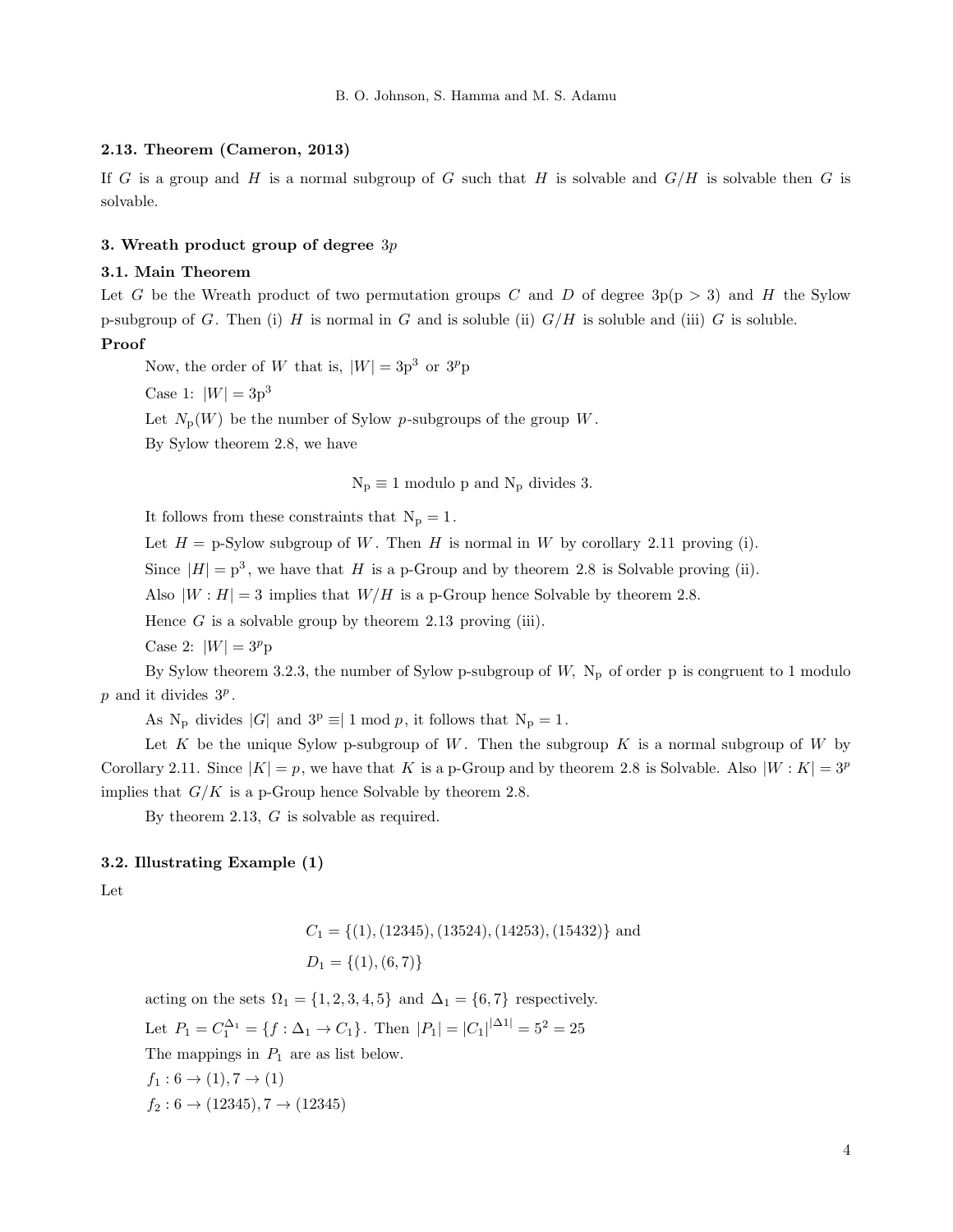```
f_3: 6 \rightarrow (13524), 7 \rightarrow (13524),f_4: 6 \rightarrow (14253), 7 \rightarrow (14253)f_5: 6 \rightarrow (15432), 7 \rightarrow (15432)f_6: 6 \rightarrow (1), 7 \rightarrow (12345)f_7: 6 \rightarrow (1), 7 \rightarrow (13524)f_8: 6 \rightarrow (1), 7 \rightarrow (14253)f_9: 6 \rightarrow (1), 7 \rightarrow (15432)f_{10}: 6 \rightarrow (12345), 7 \rightarrow (1)f_{11}: 6 \rightarrow (12345), 7 \rightarrow (13524)f_{12}: 6 \rightarrow (12345), 7 \rightarrow (14253)f_{13}: 6 \rightarrow (12345), 7 \rightarrow (15432)f_{14}: 6 \rightarrow (13524), 7 \rightarrow (1)f_{15}: 6 \rightarrow (13524), 7 \rightarrow (12345)f_{16}: 6 \rightarrow (13524), 7 \rightarrow (14253)f_{17}: 6 \rightarrow (13524), 7 \rightarrow (15432)f_{18}: 6 \rightarrow (14253), 7 \rightarrow (1)f_{19}: 6 \rightarrow (14253), 7 \rightarrow (12345)f_{20}: 6 \rightarrow (14253), 7 \rightarrow (13524)f_{21}: 6 \rightarrow (14253), 7 \rightarrow (15432)f_{22}: 6 \rightarrow (15432), 7 \rightarrow (1)f_{23}: 6 \rightarrow (15432), 7 \rightarrow (12345)f_{24}: 6 \rightarrow (15432), 7 \rightarrow (13524)f_{25}: 6 \rightarrow (15432), 7 \rightarrow (14253)
```
We can easily verify that P is a group with respect to the operations  $(f_1, f_2)$   $(\delta) = f_1(\delta_1) f_1(\delta_1)$ , where  $\delta_1 \in \Delta_1$ 

We recall the definition of the action of  $D_1$  on P as  $f^d(\delta_1) = f(\delta_1 d^{-1})$  where  $f \in P, d \in D_1$  and  $\delta_1 \epsilon \Delta_1$ , then  $D_1$  acts on P as a groups.

We also recall the definition  $W = C_1 w r D_1$ , the semi-direct product of P by  $D_1$  in that order; i.e.  $W = \{(f, d) \mid f \in P, \delta_1 \in \Delta_1\}$ 

Now,  $W$  is a group with respect to the operation;

 $(f_1, d_1)$   $(f_2, d_2) = (f_1, f_2^{d_1^{-1}})$  $(d_1, d_2)$ , and accordingly,  $d_1 = (1), d_2 = (6, 7)$ . Then the elements of  $W_1$  are  $(f_1, d_1), (f_2, d_1), (f_3, d_1), (f_4, d_1), (f_5, d_1), (f_6, d_1), (f_7, d_1), (f_8d_1), (f_9, d_1), (f_{10}, d_1), (f_{11}, d_1), (f_{12}, d_1),$  $(f_{13}, d_1), (f_{14}, d_1), (f_{15}, d_1), (f_{16}, d_1), (f_{17}, d_1), (f_{18}, d_1), (f_{19}, d_1), (f_{20}, d_1), (f_{21}, d_1), (f_{22}, d_1), (f_{23}, d_1) (f_{24}, d_1),$  $(f_{25}, d_1), (f_1, d_2), (f_2, d_2), (f_3, d_2), (f_4, d_2), (f_5, d_2), (f_6, d_2), (f_7, d_2), (f_8, d_2), (f_9, d_2), (f_{10}, d_2), (f_{11}, d_2),$  $(f_{12}, d_2), (f_{13}, d_2), (f_{14}, d_2), (f_{15}, d_2), (f_{16}, d_2), (f_{17}, d_2), (f_{18}, d_2), (f_{19}, d_2), (f_{20}, d_2), (f_{21}, d_2), (f_{22}, d_2),$  $(f_{23}, d_2)$ ,  $(f_{24}, d_2)$ ,  $(f_{25}, d_2)$ . Now, define action of  $W_1$  on  $\Omega_1 \times \Delta_1$  as  $(\beta, \delta_1) fd = (\beta f(\delta), d\delta)$  where  $\beta \in \Omega_1$  and  $\delta_1 \in \Delta_1$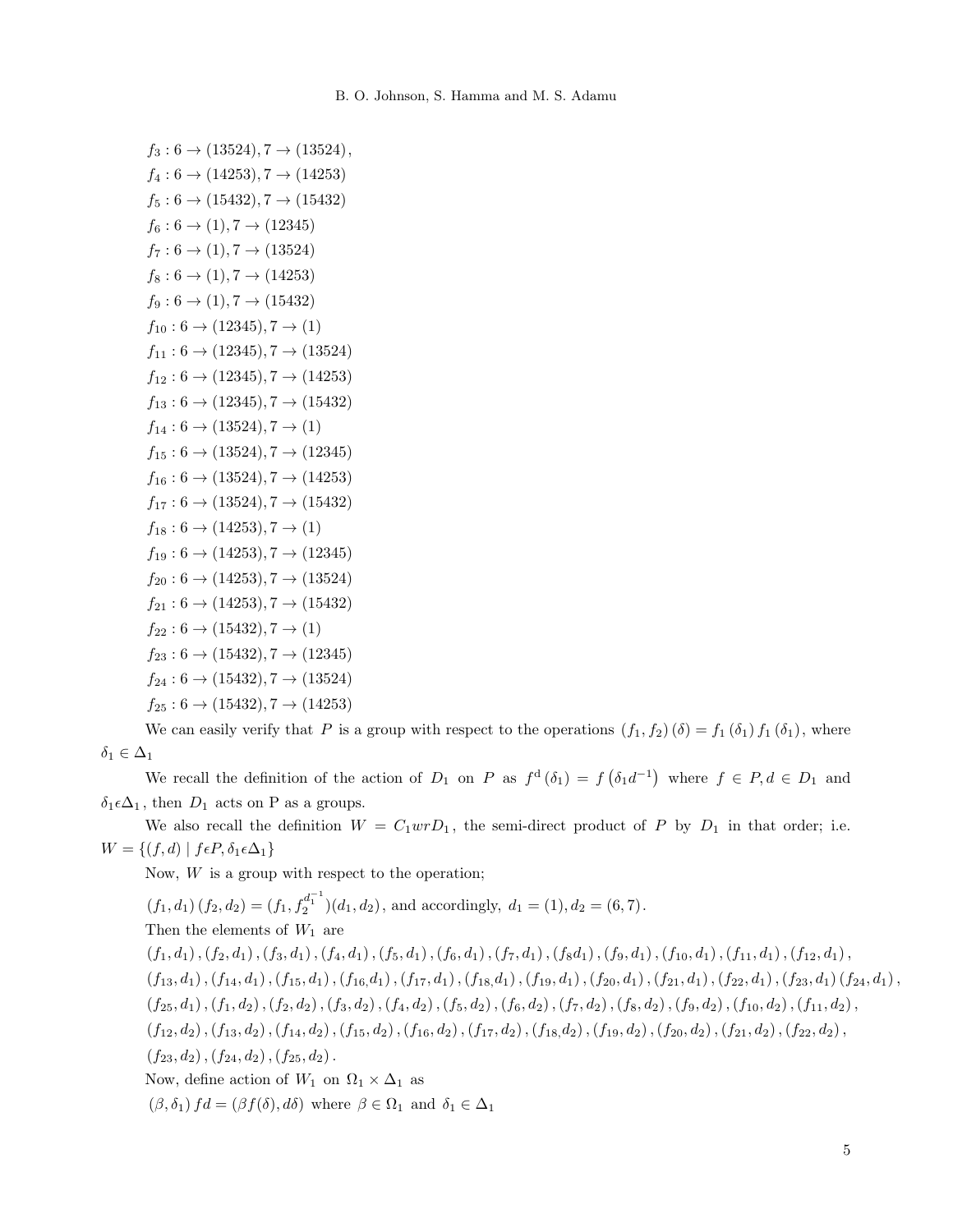Further,  $\,\Omega_1 \times \Delta_1 = \{(1,6), (1,7), (2,6), (2,7), (3,6), (3,7), (4,6), (4,7), (5,6), (5,7)\}$ We obtain the following permutation by action of  $W_1$  on  $\Omega_1$  x  $\Delta_1$ 

$$
(1,6) f_1 d_1 = (1 f_1(6), d_1) = (1(1), 6(1)) = (1, 6)
$$

$$
(1,7) f_1 d_1 = (1 f_1(7), d_1) = (1(1), 7(1)) = (1, 7)
$$

$$
(2,6) f_1 d_1 = (2 f_1(6), d_1) = (2(1), 6(1)) = (2, 6)
$$

$$
(2,7) f_1 d_1 = (2 f_1(7), d_1) = (2(1), 7(1)) = (2, 7)
$$

$$
(3,6) f_1 d_1 = (3 f_1(6), d_1) = (3(1), 6(1)) = (3, 6)
$$

$$
(3,7) f_1 d_1 = (3 f_1(7), d_1) = (3(1), 7(1)) = (3, 7)
$$

$$
(4,6) f_1 d_1 = (4 f_1(6), d_1) = (4(1), 6(1)) = (4, 6)
$$

$$
(4,7) f_1 d_1 = (4 f_1(7), d_1) = (4(1), 7(1)) = (4, 7)
$$

$$
(5,6) f_1 d_1 = (5 f_1(6), d_1) = (5(1), 6(1)) = (5, 6)
$$

$$
(5,7) f_1 d_1 = (5 f_1(7), d_1) = (5(1), 7(1)) = (5, 7)
$$

And in summary,

$$
(\Omega_1 \times \Delta_1) f_1 d_1 = \begin{pmatrix} (1,6)(1,7)(2,6)(2,7)(3,6)(3,7)(4,6)(4,7)(5,6)(5,7) \\ (1,6)(1,7)(2,6)(2,7)(3,6)(3,7)(4,6)(4,7)(5,6)(5,7) \end{pmatrix}
$$
  
\n
$$
(\Omega_1 \times \Delta_1) f_2 d_1 = \begin{pmatrix} (1,6)(1,7)(2,6)(2,7)(3,6)(3,7)(4,6)(4,7)(5,6)(5,7) \\ (2,6)(2,7)(3,6)(3,7)(4,6)(4,7)(5,6)(5,7)(1,6)(1,7) \end{pmatrix}
$$
  
\n
$$
(\Omega_1 \times \Delta_1) f_3 d_1 = \begin{pmatrix} (1,6)(1,7)(2,6)(2,7)(3,6)(3,7)(4,6)(4,7)(5,6)(5,7)(1,6)(1,7) \\ (3,6)(3,7)(4,6)(4,7)(5,6)(5,7)(1,6)(1,7)(2,6)(2,7) \end{pmatrix}
$$
  
\n
$$
(\Omega_1 \times \Delta_1) f_4 d_1 = \begin{pmatrix} (1,6)(1,7)(2,6)(2,7)(3,6)(3,7)(4,6)(4,7)(5,6)(5,7) \\ (4,6)(4,7)(5,6)(5,7)(1,6)(1,7)(2,6)(2,7)(3,6)(3,7) \end{pmatrix}
$$
  
\n
$$
(\Omega_1 \times \Delta_1) f_5 d_1 = \begin{pmatrix} (1,6)(1,7)(2,6)(2,7)(3,6)(3,7)(4,6)(4,7)(5,6)(5,7) \\ (5,6)(5,7)(1,6)(1,7)(2,6)(2,7)(3,6)(3,7)(4,6)(4,7)(5,6)(5,7) \end{pmatrix}
$$
  
\n
$$
(\Omega_1 \times \Delta_1) f_7 d_1 = \begin{pmatrix} (1,6)(1,7)(2,6)(2,7)(3,6)(3,7)(4,6)(4,7)(5,6)(5,7) \\ (1,6)(3,7)(2,6)(2,7)(3,6)(3,7)(4,6)(4,7)(5,6)(5,7) \end{pmatrix}
$$
  
\n<math display="block</math>

6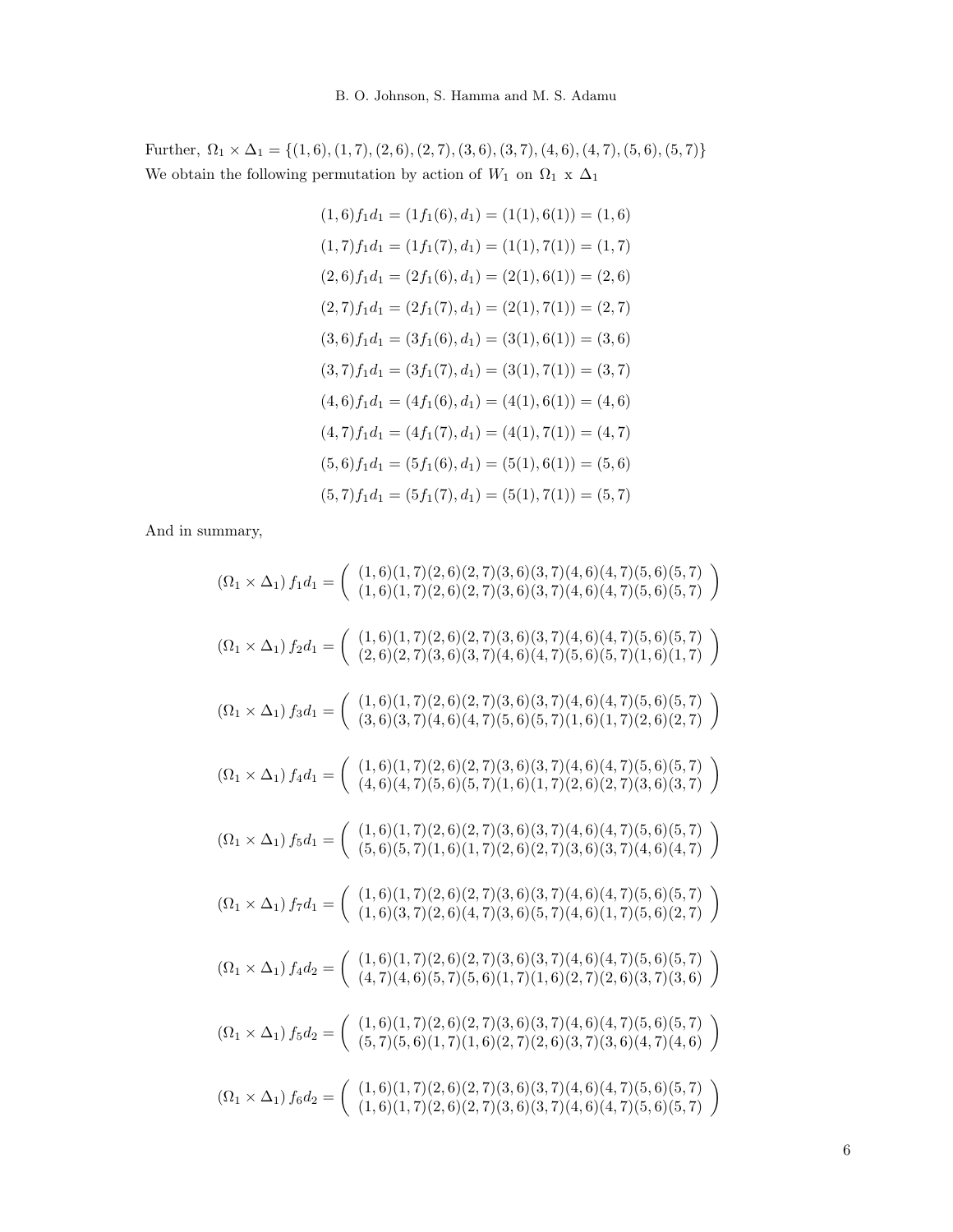| $(\Omega_1 \times \Delta_1) f_7 d_2 = \begin{pmatrix} (1,6)(1,7)(2,6)(2,7)(3,6)(3,7)(4,6)(4,7)(5,6)(5,7) \\ (1,7)(3,6)(2,7)(4,6)(3,7)(5,6)(4,7)(1,6)(5,7)(2,6) \end{pmatrix}$                     |
|---------------------------------------------------------------------------------------------------------------------------------------------------------------------------------------------------|
| $\left(\Omega_1\times\Delta_1\right)f_8d_2=\left(\begin{array}{c} (1,6)(1,7)(2,6)(2,7)(3,6)(3,7)(4,6)(4,7)(5,6)(5,7) \\ (1,7)(4,6)(2,7)(5,6)(3,7)(1,6)(4,7)(2,6)(5,7)(3,6) \end{array}\right)$    |
| $\left(\Omega_1\times\Delta_1\right)f_9d_2=\left(\begin{array}{c} (1,6)(1,7)(2,6)(2,7)(3,6)(3,7)(4,6)(4,7)(5,6)(5,7) \\ (1,7)(5,6)(2,7)(1,6)(3,7)(2,6)(4,7)(3,6)(5,7)(4,6) \end{array}\right)$    |
| $\left(\Omega_1\times\Delta_1\right)f_{10}d_2=\left(\begin{array}{c} (1,6)(1,7)(2,6)(2,7)(3,6)(3,7)(4,6)(4,7)(5,6)(5,7) \\ (2,7)(1,6)(3,7)(2,6)(4,7)(3,6)(5,7)(4,6)(1,7)(5,6) \end{array}\right)$ |
| $\left(\Omega_1\times\Delta_1\right)f_{11}d_2=\left(\begin{array}{c} (1,6)(1,7)(2,6)(2,7)(3,6)(3,7)(4,6)(4,7)(5,6)(5,7) \\ (2,7)(3,6)(3,7)(4,6)(4,7)(5,6)(5,7)(1,6)(1,7)(2,6) \end{array}\right)$ |
| $\left(\Omega_1\times\Delta_1\right)f_{12}d_2=\left(\begin{array}{c} (1,6)(1,7)(2,6)(2,7)(3,6)(3,7)(4,6)(4,7)(5,6)(5,7) \\ (2,7)(4,6)(3,7)(5,6)(4,7)(1,6)(5,7)(2,6)(1,7)(3,6) \end{array}\right)$ |
| $\left(\Omega_1\times\Delta_1\right)f_{13}d_2=\left(\begin{array}{c} (1,6)(1,7)(2,6)(2,7)(3,6)(3,7)(4,6)(4,7)(5,6)(5,7) \\ (2,7)(5,6)(3,7)(1,6)(4,7)(2,6)(5,7)(3,6)(1,7)(4,6) \end{array}\right)$ |
| $\left(\Omega_1\times\Delta_1\right)f_{14}d_2=\left(\begin{array}{c} (1,6)(1,7)(2,6)(2,7)(3,6)(3,7)(4,6)(4,7)(5,6)(5,7) \\ (3,7)(1,6)(4,7)(2,6)(5,7)(3,6)(1,7)(4,6)(2,7)(5,6) \end{array}\right)$ |
| $\left(\Omega_1\times\Delta_1\right)f_{15}d_2=\left(\begin{array}{c} (1,6)(1,7)(2,6)(2,7)(3,6)(3,7)(4,6)(4,7)(5,6)(5,7) \\ (3,7)(2,6)(4,7)(3,6)(5,7)(4,6)(1,7)(5,6)(2,7)(1,6) \end{array}\right)$ |
| $\left(\Omega_1\times\Delta_1\right)f_{16}d_2=\left(\begin{array}{c} (1,6)(1,7)(2,6)(2,7)(3,6)(3,7)(4,6)(4,7)(5,6)(5,7) \\ (3,7)(4,6)(4,7)(5,6)(5,7)(1,6)(1,7)(2,6)(2,7)(3,6) \end{array}\right)$ |
| $(\Omega_1 \times \Delta_1) f_{17} d_2 = \begin{pmatrix} (1,6)(1,7)(2,6)(2,7)(3,6)(3,7)(4,6)(4,7)(5,6)(5,7) \\ (3,7)(5,6)(4,7)(1,6)(5,7)(2,6)(1,7)(3,6)(2,7)(4,6) \end{pmatrix}$                  |
| $(\Omega_1 \times \Delta_1) f_{18} d_2 = \begin{pmatrix} (1,6)(1,7)(2,6)(2,7)(3,6)(3,7)(4,6)(4,7)(5,6)(5,7) \\ (4,7)(1,6)(5,7)(2,6)(1,7)(3,6)(2,7)(4,6)(3,7)(5,6) \end{pmatrix}$                  |
| $\left(\Omega_1\times\Delta_1\right)f_{19}d_2=\left(\begin{array}{c} (1,6)(1,7)(2,6)(2,7)(3,6)(3,7)(4,6)(4,7)(5,6)(5,7)\\ (4,7)(2,6)(5,7)(3,6)(1,7)(4,6)(2,7)(5,6)(3,7)(1,6) \end{array}\right)$  |
| $\left(\Omega_1\times\Delta_1\right)f_{20}d_2=\left(\begin{array}{c} (1,6)(1,7)(2,6)(2,7)(3,6)(3,7)(4,6)(4,7)(5,6)(5,7) \\ (4,7)(3,6)(5,7)(4,6)(1,7)(5,6)(2,7)(1,6)(3,7)(2,6) \end{array}\right)$ |
| $\left(\Omega_1\times\Delta_1\right)f_{21}d_2=\left(\begin{array}{c} (1,6)(1,7)(2,6)(2,7)(3,6)(3,7)(4,6)(4,7)(5,6)(5,7)\\ (4,7)(5,6)(5,7)(1,6)(1,7)(2,6)(2,7)(3,6)(3,7)(4,6) \end{array}\right)$  |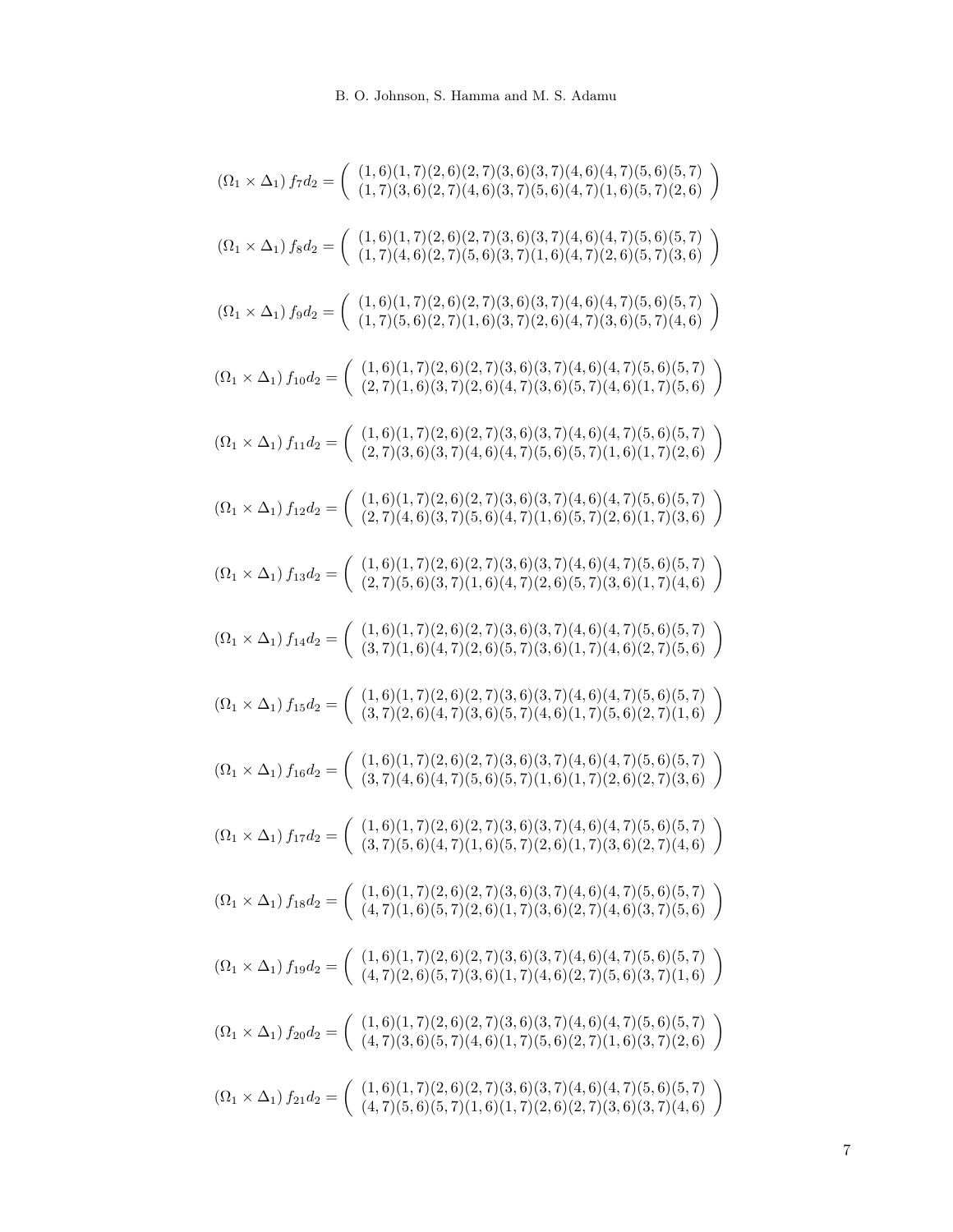$$
(\Omega_1 \times \Delta_1) f_{22} d_2 = \begin{pmatrix} (1,6)(1,7)(2,6)(2,7)(3,6)(3,7)(4,6)(4,7)(5,6)(5,7) \\ (5,7)(1,6)(1,7)(2,6)(2,7)(3,6)(3,7)(4,6)(4,7)(5,6) \end{pmatrix}
$$
  

$$
(\Omega_1 \times \Delta_1) f_{23} d_2 = \begin{pmatrix} (1,6)(1,7)(2,6)(2,7)(3,6)(3,7)(4,6)(4,7)(5,6)(5,7) \\ (5,7)(2,6)(1,7)(3,6)(2,7)(4,6)(3,7)(5,6)(4,7)(1,6) \end{pmatrix}
$$
  

$$
(\Omega_1 \times \Delta_1) f_{24} d_2 = \begin{pmatrix} (1,6)(1,7)(2,6)(2,7)(3,6)(3,7)(4,6)(4,7)(5,6)(5,7) \\ (5,7)(3,6)(1,7)(4,6)(2,7)(5,6)(3,7)(1,6)(4,7)(2,6) \end{pmatrix}
$$
  

$$
(\Omega_1 \times \Delta_1) f_{25} d_2 = \begin{pmatrix} (1,6)(1,7)(2,6)(2,7)(3,6)(3,7)(4,6)(4,7)(5,6)(5,7) \\ (5,7)(4,6)(1,7)(5,6)(2,7)(1,6)(3,7)(2,6)(4,7)(3,6) \end{pmatrix}
$$

Renaming the symbols as

$$
(1,6) \rightarrow 1, (1,7) \rightarrow 2, (2,6) \rightarrow 3, (2,7) \rightarrow 4, (3,6) \rightarrow 5, (3,7) \rightarrow 6, (4,6) \rightarrow 7, (4,7) \rightarrow 8, (5,6) \rightarrow 9, (5,7) \rightarrow 10,
$$

The permutations in cyclic form are as follows.

 $W_1 = \{(1), (6, 7, 8, 9, 10), (6, 8, 10, 7, 9), (6, 9, 7, 10, 8), (6, 10, 9, 8, 7), (1, 2, 3, 4, 5), (1, 2, 3, 4, 5), (6, 7, 8, 9, 10),$  $(1, 2, 3, 4, 5)(6, 8, 10, 7, 9), (1, 2, 3, 4, 5)(6, 9, 7, 10, 8), (1, 2, 3, 4, 5)(6, 10, 9, 8, 7), (1, 3, 5, 2, 4),$  $(1, 3, 5, 2, 4)(6, 7, 8, 9, 10), (1, 3, 5, 2, 4)(6, 8, 10, 7, 9), (1, 3, 5, 2, 4)(6, 9, 7, 10, 8), (1, 3, 5, 2, 4)(6, 10, 9, 8, 7)$  $(1, 4, 2, 5, 3), (1, 4, 2, 5, 3)(6, 7, 8, 9, 10), (1, 4, 2, 5, 3)(6, 8, 10, 7, 9), (1, 4, 2, 5, 3)(6, 9, 7, 10, 8), (1, 4, 2, 5, 3)(6, 10, 9, 8, 7)$  $(1, 5, 4, 3, 2), (1, 5, 4, 3, 2)(6, 7, 8, 9, 10), (1, 5, 4, 3, 2)(6, 8, 10, 7, 9), (1, 5, 4, 3, 2)(6, 9, 7, 10, 8),$  $(1, 5, 4, 3, 2)(6, 10, 9, 8, 7), (1, 6)(2, 7)(3, 8)(4, 9)(5, 10), (1, 6, 2, 7, 3, 8, 4, 9, 5, 10), (1, 6, 3, 8, 5, 10, 2, 7, 4, 9)$  $(1, 6, 4, 9, 2, 7, 5, 10, 3, 8), (1, 6, 5, 10, 4, 9, 3, 8, 2, 7), (1, 7, 2, 8, 3, 9, 4, 10, 5, 6), (1, 7, 3, 9, 5, 6, 2, 8, 4, 10),$  $(1, 7, 4, 10, 2, 8, 5, 6, 3, 9), (1, 7, 5, 6, 4, 10, 3, 9, 2, 8), (1, 7)(2, 8)(3, 9)(4, 10)(5, 6), (1, 8, 3, 10, 5, 7, 2, 9, 4, 6),$  $(1, 8, 4, 6, 2, 9, 5, 7, 3, 10), (1, 8, 5, 7, 4, 6, 3, 10, 2, 9), (1, 8)(2, 9)(3, 10)(4, 6)(5, 7), (1, 8, 2, 9, 3, 10, 4, 6, 5, 7)$  $(1, 9, 4, 7, 2, 10, 5, 8, 3, 6), (1, 9, 5, 8, 4, 7, 3, 6, 2, 10), (1, 9)(2, 10)(3, 6)(4, 7)(5, 8), (1, 9, 2, 10, 3, 6, 4, 7, 5, 8)$  $(1, 9, 3, 6, 5, 8, 2, 10, 4, 7), (1, 10, 5, 9, 4, 8, 3, 7, 2, 6), (1, 10)(2, 6)(3, 7)(4, 8)(5, 9),$  $(1, 10, 2, 6, 3, 7, 4, 8, 5, 9), (1, 10, 3, 7, 5, 9, 2, 6, 4, 8), (1, 10, 4, 8, 2, 6, 5, 9, 3, 7)\}.$ Then the Wreath product  $W_1 = C_{1wr}D_1$  with degree  $|C_1| \times |D_1| = 10$  and order given by

 $|W_1| = |C_1|^{|\Delta_1|} \times |D_1| = 5^2 \times 2 = 50$  is soluble.

# Proof

Let  $H_2 = \mathrm{Syl}_2(W_1)$  and  $H_5 = \mathrm{Syl}_5(W_1)$  be the Sylow 2-subgroups and Sylow 5-subgroups of  $W_1$  respectively. Routine calculation shows that  $W_1$  has:

 $H_2 = \{(1), (1, 6)(2, 7)(3, 8)(4, 9)(5, 10)\}\leq W_1$  with  $|\text{Syl}_2(W_1)| = 2$ ,

and  $H_5 = \{(1), (6, 7, 8, 9, 10), (6, 8, 10, 7, 9), (6, 9, 7, 10, 8), (6, 10, 9, 8, 7), (1, 2, 3, 4, 5), (1, 2, 3, 4, 5), (6, 7, 8, 9, 10),$  $(1, 2, 3, 4, 5)(6, 8, 10, 7, 9), (1, 2, 3, 4, 5)(6, 9, 7, 10, 8), (1, 2, 3, 4, 5)(6, 10, 9, 8, 7), (1, 3, 5, 2, 4), (1, 3, 5, 2, 4)(6, 7, 8, 9, 10),$  $(1, 3, 5, 2, 4)(6, 8, 10, 7, 9), (1, 3, 5, 2, 4)(6, 9, 7, 10, 8), (1, 3, 5, 2, 4)(6, 10, 9, 8, 7), (1, 4, 2, 5, 3), (1, 4, 2, 5, 3)(6, 7, 8, 9, 10),$  $(1, 4, 2, 5, 3)(6, 8, 10, 7, 9), (1, 4, 2, 5, 3)(6, 9, 7, 10, 8), (1, 4, 2, 5, 3)(6, 10, 9, 8, 7), (1, 5, 4, 3, 2), (1, 5, 4, 3, 2)(6, 7, 8, 9, 10),$  $(1, 5, 4, 3, 2)(6, 8, 10, 7, 9), (1, 5, 4, 3, 2)(6, 9, 7, 10, 8), (1, 5, 4, 3, 2)(6, 10, 9, 8, 7) \leq W_1$  with  $|Syl_5(W_1)| = 25$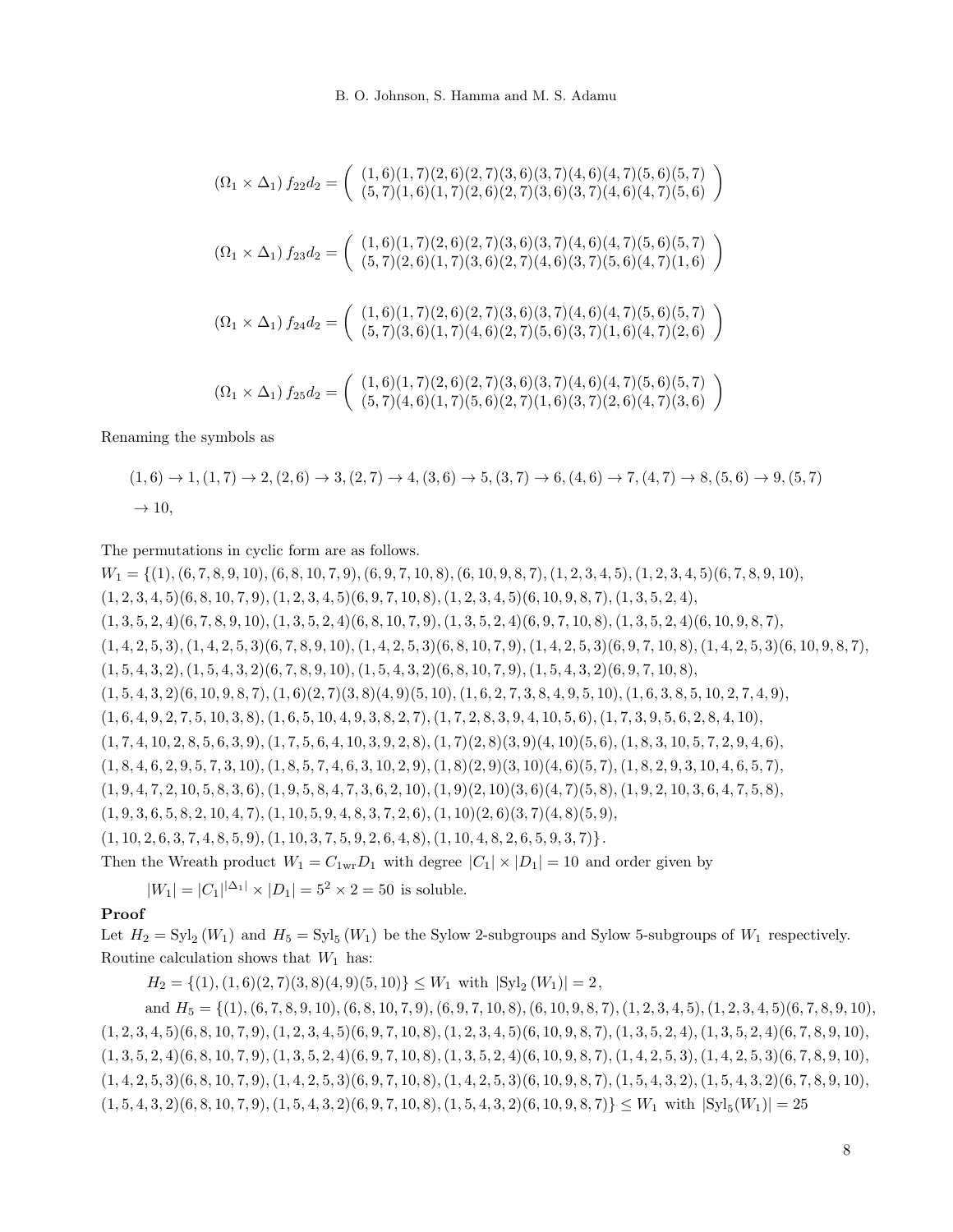Going by theorem 2.4, the number of Sylow 2-subgroups of  $W_1$  denoted  $N_2$  is given by  $n_2 = 1 + 2k \equiv 1 \pmod{2}$ and  $N_2 \mid 25 \text{ (where } k = \{0, 1, 2, \ldots\})$ . Therefore  $N_2 = 1$  or 5 or 25 implying that  $H_2$  is not unique and hence not normal in  $W_1$ .

Also the number of Sylow 5-subgroups of  $W_1$  denoted  $n_5$  is given by  $n_5 = 1 + 5k \equiv 1 \pmod{5}$  and  $N_5 \mid 2$ (where  $k = \{0, 1, 2, ...\}$ ).

It follows from the constraints that  $N_5 = 1$ .

Let  $K = \text{Syl}_5(W_1)$  be the Sylow 5-subgroup of  $W_1$ . Then  $K \leq W_1$  with  $|K| = 5^2$ . K is unique and it's normal in  $W_1$  by corollary 2.11. Since  $|K| = 5^2, K$  is a p-Group and by theorem 2.8 is Solvable. Also  $|W_1: K| = 3$ implies that  $W_1/K$  is also a p-Group hence Solvable by theorem 2.8. By theorem 2.13, we have that  $W_1$  is solvable as required.

#### 3.3. Illustrating Example (2)

Let  $C_2$  be a group of degree 5 and  $D_2$  a group of degree 3 acting on the sets  $\Omega_2 = \{1, 2, 3, 4, 5\}$  and  $\Delta_2 = \{6, 7, 8\}$ respectively. Then the Wreath product  $W_2 = C_{2w}D_2$  with degree  $|C_2| \times |D_2| = 15$  and order given by  $|W_2| = |C_2|^{|\Delta 2|} \times |D_2| = 375 = 5^3 \times 3$  is soluble.

# Proof:

Let  $H_3 = \mathrm{Syl}_3(W_2)$  and  $H_5 = \mathrm{Syl}_5(W_2)$  be the Sylow 3-subgroups and Sylow 5-subgroups of  $W_2$  respectively. Routine calculation shows that  $W_2$  has:

 $H_3 = \{(1), (1, 6, 11)(2, 7, 12)(3, 8, 13)(4, 9, 14)(5, 10, 15), (1, 11, 6)(2, 12, 7)(3, 13, 8)(4, 14, 9)(5, 15, 10)\}\leq W_2$  with  $|{\rm Syl}_3(W_2)| = 3,$ 

and  $H_5 \leq W_2$  with  $|\text{Syl}_5(W_2)| = 125$ 

Going by theorem 2.4, the number of Sylow 3-subgroups of  $W_2$  denoted N<sub>3</sub> is given by N<sub>3</sub> = 1+3k  $\equiv 1 \pmod{3}$ and N<sub>3</sub> | 125 (where k = {0, 1, 2, ...}). Therefore N<sub>2</sub> = 1 or 25 implying that  $H_2$  is not unique and hence not normal in  $W_2$ .

Also the number of Sylow 5-subgroups of  $W_2$  denoted  $N_5$  is given by  $N_5 = 1 + 5k \equiv 1 \pmod{5}$  and  $N_5 \mid 3 \pmod{5}$ where  $k = \{0, 1, 2, \ldots\}$ .

It follows from the constraints that  $N_5 = 1$ 

Let  $K = \text{Syl}_5(W_2)$  be the Sylow 5-subgroup of  $W_2$ . Then  $K \leq W_2$  with  $|K| = 5^3$ . K is unique and it's normal in  $W_2$  by corollary 2.11. Since  $|K| = 5^3, K$  is a p-Group and by theorem 2.8 is Solvable. Also  $|W_2: K| = 3$ implies that  $W_2/K$  is also a p-Group hence Solvable by theorem 2.8. By theorem 2.13, we have that  $W_2$  is solvable as required.

## 3.4. Illustrating Example (3)

Let  $C_3$  be a group of degree 7 and  $D_3$  a group of degree 3 acting on the sets  $\Omega_3 = \{1, 2, 3, 4, 5, 6, 7\}$  and  $\Delta_4 =$  $\{8,9,10\}$  respectively. Let  $P_3 = C_3^{\Delta_3} = \{f : \Delta_3 \to C_3\}$ . Then  $|P_3| = |C_3|^{|31|} = 7^3 = 343$ . Then the Wreath product  $W_3 = C_{3w}D_3$  with degree  $|C_3|x|D_3| = 21$  and order given by  $|W_3| = |C_3|^{|\Delta 3|} \times |D_3| = 1029 = 7^3 \times 3$ is soluble.

*Proof.* Let  $H_3 = Syl_3(W_3)$  and  $H_7 = Syl_7(W_3)$  be the Sylow 3-subgroups and Sylow 7-subgroups of  $W_3$ respectively. Routine calculation shows that  $W_3$  has: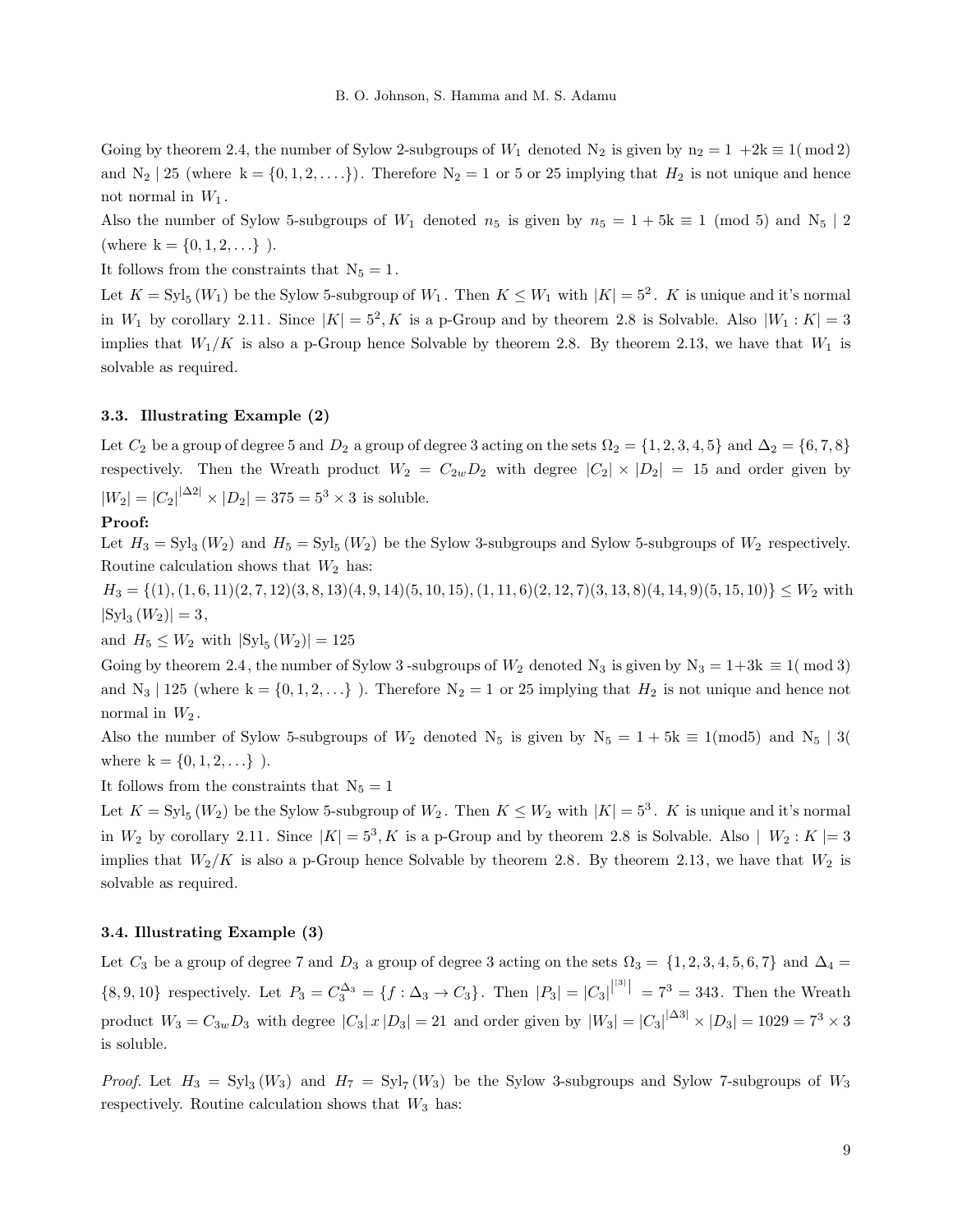$H_3 = \{(1), (1, 8, 15)(2, 9, 16)(3, 10, 17)(4, 11, 18)(5, 12, 19)(6, 13, 20)(7, 14, 21),$ 

 $(1, 15, 8)(2, 16, 9)$   $(3, 17, 10)(4, 18, 11)(5, 19, 12)(6, 20, 13)(7, 21, 14)$   $\leq W_3$  with  $|\text{Syl}_3(W_3)| = 3$ , and  $H_7 \leq W_3$ with  $|Syl_7(W_3)| = 343$ 

Going by theorem 2.4, the number of Sylow 3-subgroups of  $W_3$  denoted N<sub>3</sub> is given by N<sub>3</sub> = 1+3k  $\equiv$  1 (mod3 ) and  $N_3$  | 343 (where  $k = \{0, 1, 2, ...\}$ ). Therefore  $N_2 = 1$  or 343 implying that  $H_2$  is not unique and hence not normal in  $W_3$ .

Also the number of Sylow 7 -subgroups of  $W_3$  denoted  $N_7$  is given by  $N_7 = 1 + 7k \equiv 1 \pmod{7}$  and  $N_7 \mid 3(n+1)$ where  $k = \{0, 1, 2, ...\}$ .

It follows from the constraints that  $N_7 = 1$ 

Let  $K = \text{Syl}_7(W_3)$  be the Sylow 5-subgroup of  $W_3$ . Then  $K \leq W_3$  with  $|K| = 7^3$ . K is unique and it's normal in  $W_3$  by corollary 2.11. Since  $|K| = 7^3, K$  is a p-Group and by theorem 2.8 is Solvable. Also  $|W_3: K| = 3$ implies that  $W_3/K$  is also a p-Group hence Solvable by theorem 2.8. By theorem 2.13, we have that  $W_3$  is  $\Box$ solvable as required.

# 3.5. GAP Result-Validation

```
gap>
```

```
\text{gap} > \text{C1} := \text{Group}((1,2,3,4,5));Group([ (1,2,3,4,5) ])
gap > D1 := Group((6,7));Group((6,7)])
gap > W1 := WreathProduct(C1,D1);Group([(1,2,3,4,5), (6,7,8,9,10), (1,6)(2,7)(3,8)(4,9)(5,10)]gap > Order(W1);50
gap Elements(W1);;
gap>
gap > IsSolvable(W1);true
gap > S2 := SylowSubgroup(W1,2);Group((1,6)(2,7)(3,8)(4,9)(5,10))
gap Elements(S2);
[ (), (1,6)(2,7)(3,8)(4,9)(5,10)]
gap > Order(S2);2
gap > IsNormal(W1,S2);false
gap > S5 := SylowSubgroup(W1,5);Group([(1,4,2,5,3)(6,9,7,10,8), (1,2,3,4,5)(6,10,9,8,7)]gap Elements(S5);;
gap > Order(S5);
```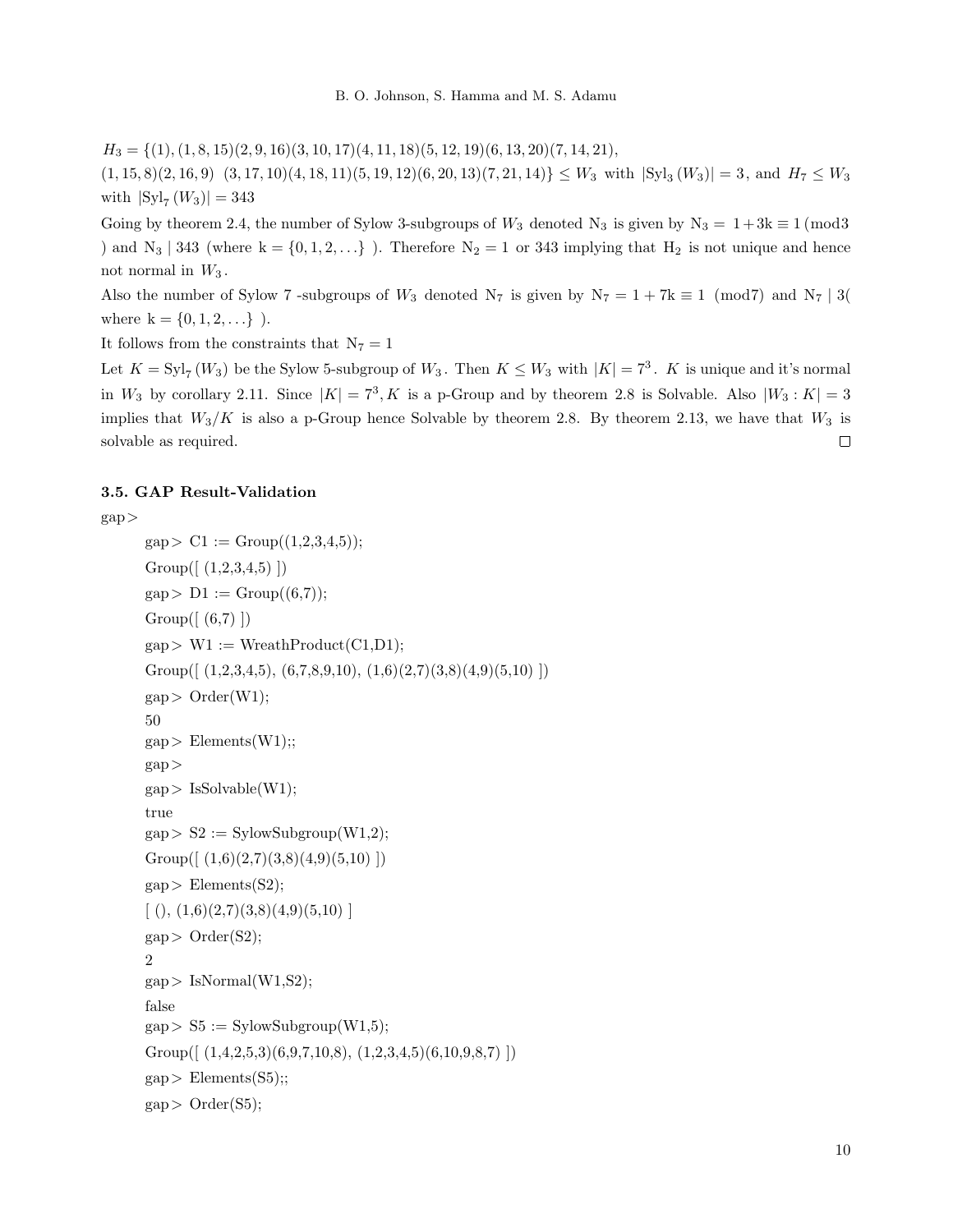```
25
gap > IsNormal(W1,S5);true
gap>
gap > C2 := Group((1,2,3,4,5));Group((1,2,3,4,5)])
gap > D2 := Group((6,7,8));Group([ (6,7,8) ])
gap > W2 := WreathProduct(C2, D2);Group([(1,2,3,4,5), (6,7,8,9,10), (11,12,13,14,15), (1,6,11)(2,7,12)(3,8,13)(4,9,14)(5,10,15)])
gap > Order(W2);375
gap Elements(W2);;
gap>
gap > IsSolvable(W2);true
gap > S3 := SylowSubgroup(W2,3);Group([(1,6,11)(2,7,12)(3,8,13)(4,9,14)(5,10,15)])
gap Elements(S3);
[ ( ), (1,6,11)(2,7,12)(3,8,13)(4,9,14)(5,10,15), (1,11,6)(2,12,7)(3,13,8)(4,14,9)(5,15,10) ]gap > Order(S3);3
gap > IsNormal(W2,S3);false
gap > S5 := SylowSubgroup(W2,5);Group([ (1,3,5,2,4)(6,8,10,7,9)(11,13,15,12,14), (1,2,3,4,5)(11,15,14,13,12), (1,5,4,3,2)(6,7,8,9,10) ])
gap Elements(S5);;
gap > Order(S5);125
gap > IsNormal(W2,S5);true
gap>
gap > C3 := Group((1,2,3,4,5,6,7));Group([ (1,2,3,4,5,6,7) ])
gap > D3 := Group((7,8,9));Group([ (7,8,9) ])
gap > W3 := WreathProduct(C3,D3);Group([(1,2,3,4,5,6,7),(8,9,10,11,12,13,14),(15,16,17,18,19,20,21), (1,8,15)(2,9,16)(3,10,17)(4,11,18)(5,12,19)
(6,13,20)(7,14,21)]
gap > Order(W3);1029
```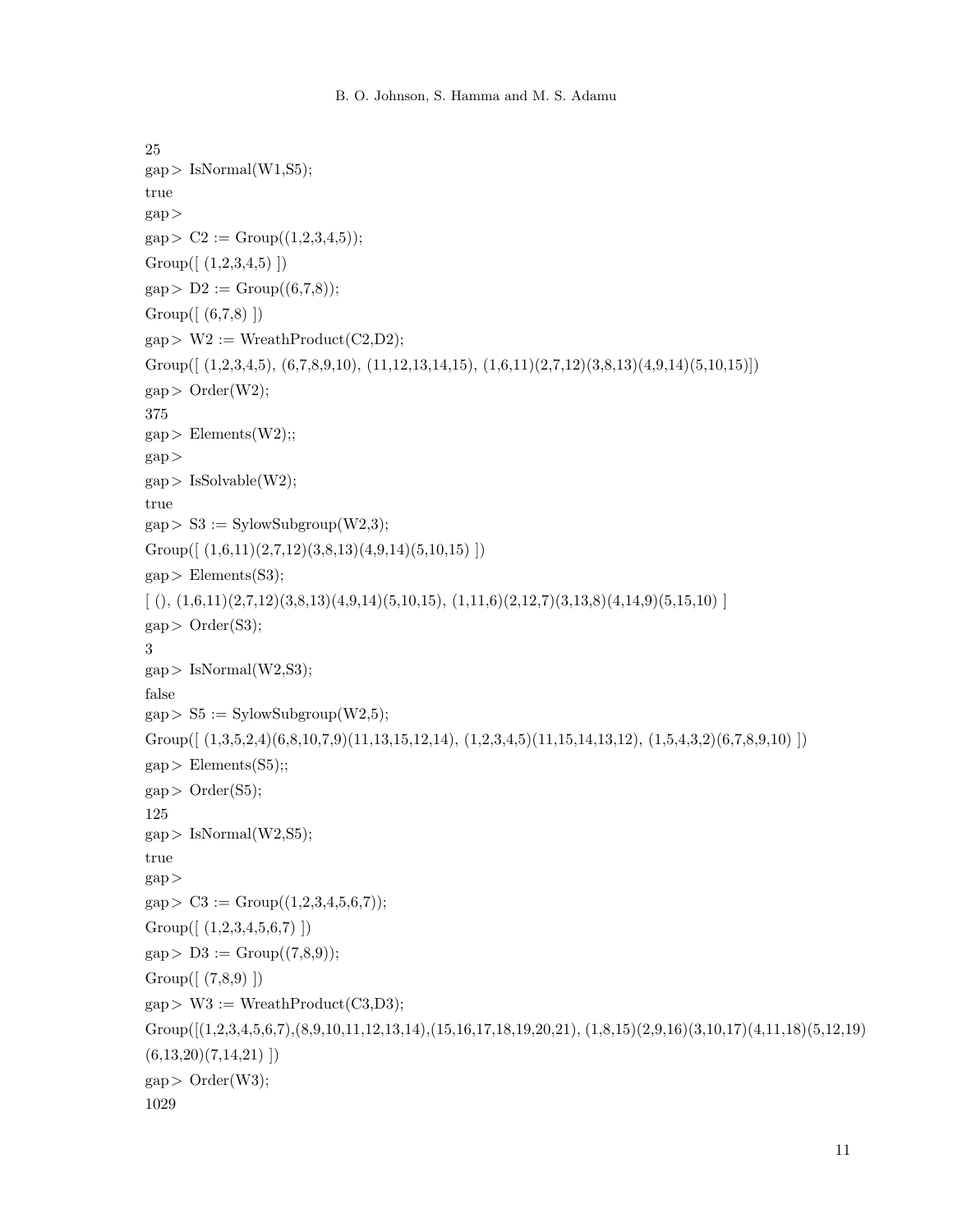```
gap Elements(W3);;
gap>
gap > IsSolvable(W3);true
gap > S3 := SylowSubgroup(W3,3);Group([(1,8,15)(2,9,16)(3,10,17)(4,11,18)(5,12,19)(6,13,20)(7,14,21)]gap Elements(S3);
[ ( ), (1,8,15)(2,9,16)(3,10,17)(4,11,18)(5,12,19)(6,13,20)(7,14,21), (1,15,8)(2,16,9)(3,17,10)(4,18,11)](5,19,12)(6,20,13)(7,21,14)gap > Order(S3);3
gap > IsNormal(W3,S3);false
gap > S7 := SylowSubgroup(W3,7);Group((1,6,4,2,7,5,3)(8,13,11,9,14,12,10)(15,20,18,16,21,19,17), (1,2,3,4,5,6,7)(15,21,20,19,18,17,16),(1,7,6,5,4,3,2)(8,9,10,11,12,13,14)]
gap Elements(S7);:
gap > Order(S7);343
gap > IsNormal(W3,S7);true
gap>
```
# <span id="page-11-4"></span>4. Conclusion and Recommendation

# 4.1. Conclusion

We have shown that the Wreath products group of degree 3p is soluble as required.

## 4.2. Recommendation

This study can be extended by considering for further research, one or a combination of two or more of other theoretic properties such as simplicity, nilpotency, regularity, etc of same algebraic structures.

# <span id="page-11-5"></span>References

- <span id="page-11-1"></span>[1] Bello, M., Hamma, S., and Bello, M.I. (2017). Construction of locally solvable permutation groups using two groups by Wreath products. ABACUS Journal of Mathematical Association of Nigeria.NR-ISSN00013099,Vol.44No.2.
- <span id="page-11-0"></span>[2] Cameron, P. J. (2013). Notes on finite group theory. Bulletin of the London Mathematical Society. Volume 13, Number 1, pp. 1-22.
- <span id="page-11-3"></span>[3] Cai, Q. and Zhang, H. (2015). A Note on Primitive Permutation Groups of Prime Power Degree. Journal of Discrete Marthematics. Volume 2015, Article ID 194741. Pp. 4.
- <span id="page-11-2"></span>[4] Gandi, T. I. & Hamma, S. (2019). Investigating solvable and Nilpotent concepts on Dihedral Groups of an even degree regular polygon. Frontiers of knowledge, International Journal of pure and applied sciences. ISSBN: 2635- 3393— Vol. 2